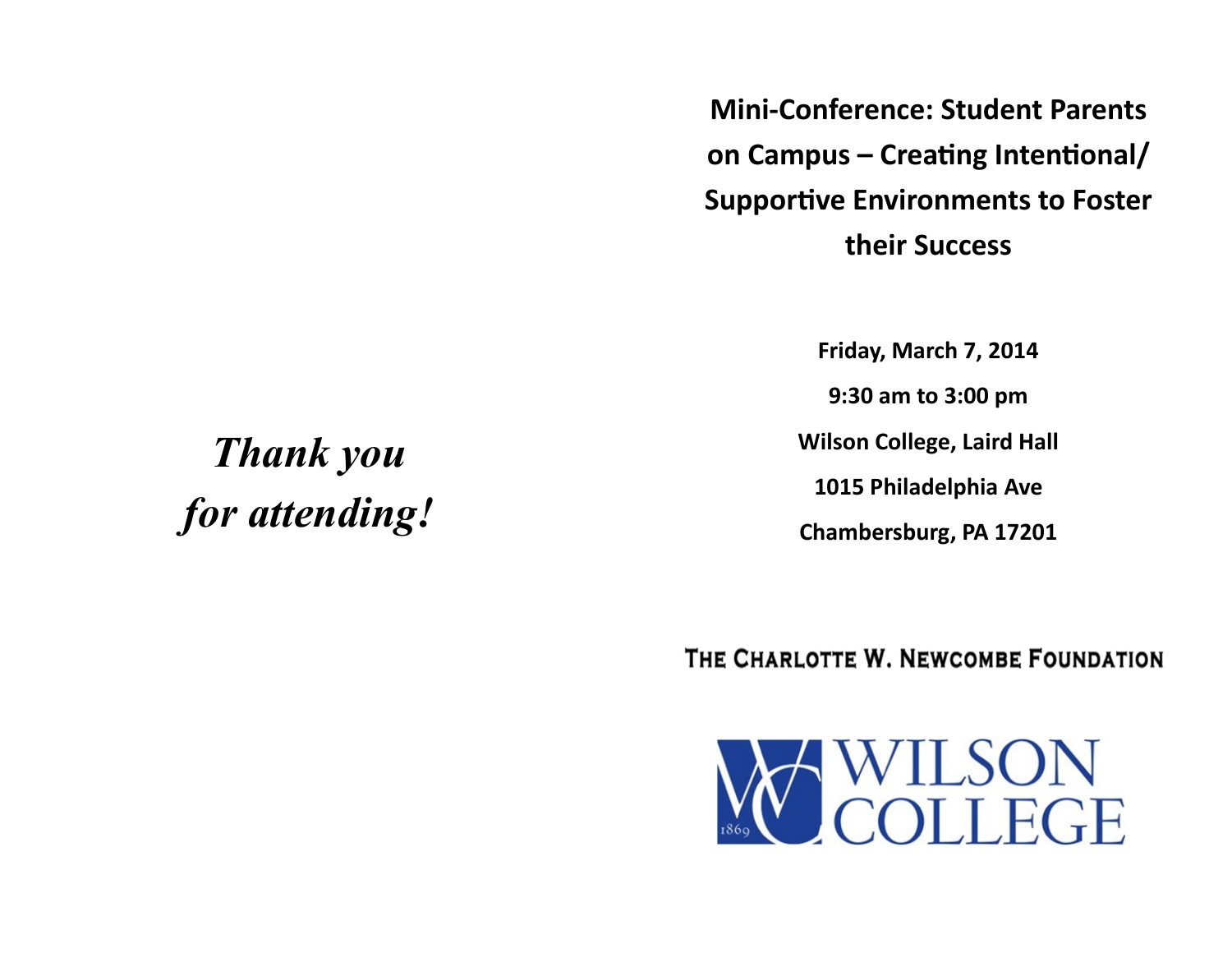# Conference Agenda

# **9:30-10:00 a.m**. **Check in**

*coffee/refreshments* 

## **10:00-10:05 a.m. Welcome**—Stage Bay

*Thomas N. Wilfrid, PhD, Executive Director, The Charlotte W. Newcombe Foundation* 

# **10:05-10:25 a.m. Welcome to Wilson College**

*Dr. Barbara Mistick, President, and Dr. Carolyn Perkins, Vice President for Student Development/Dean of Students*

# **10:25– 10:55 a.m. Keynote Address**—Stage Bay

*Balancing School, Work & Family in a Constant State of Crisis: The Experiences of Low-Income Student Mothers.* 

#### *-***Autumn R. Green, PhD**

Low-income mothers who make the decision to pursue higher education are set-up against the odds from the beginning. Whereby federal student aid funding is insufficient to provide full support to parenting students, public assistance programs fail to fill in the gaps, and are often highly restrictive of higher education as countable toward meeting work goals, sometimes disallow college entirely from counting toward meeting program requirements, or impose eligibility guidelines that exclude college students. Despite the important benefits of postsecondary education for low-income women and their families, and the fact that parenting students now make up a quarter of the U.S. undergraduate population, 6-year graduation rates among this student population are abysmally low, despite the clear academic commitment and ability of these students. This lecture will present the lived experiences, challenges and hardships faced by low-income mothers as they pursue postsecondary education, as well as identify ways in which to expand support for low-income mothers pursuing college at interpersonal and institutional levels.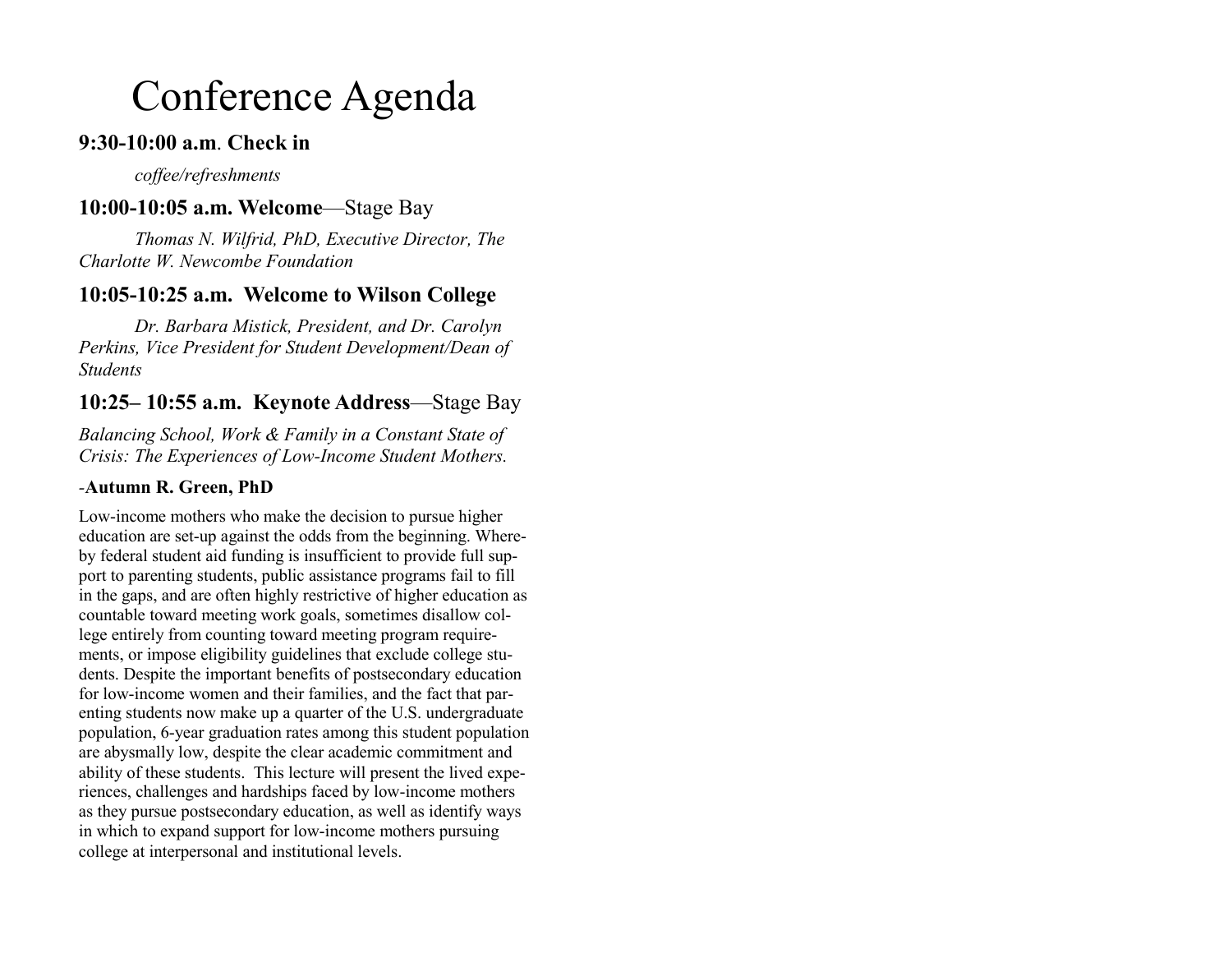#### *B. Practical and Philosophical Aspects of Work/Life Balance*. -**Amy Ensley, Director, Hankey Center for the Education and Advancement of Women, Wilson College**

Stage Bay—Come to discuss personal and cultural attitudes of work and family life, how to adjust expectations while remaining true to yourself, and practical advice from basic survival mode to approaching excellence.

As the Director of the Hankey Center, Amy promotes the education of women by developing programs and partnerships that empower women and girls to achieve their goals. Ms. Ensley holds a B.S. in Applied Statistics and Industrial Management from Carnegie Mellon University, and an M.S. in Organizational Development and Leadership from Shippensburg University. She began her career as a Market Research Analyst and Account Manager in the consumer packaged goods industry. She was previously the Manager of Marketing Decision Support Systems for the HJ Heinz Co. in Pittsburgh .

# **2:30 – 2:40 p.m. Updates**  —Patterson Bay

*The Charlotte W. Newcombe Foundation*

# **2:40 -3:00 p.m. Two alternative choices:**

- (1) Group Discussion—Patterson Bay, Topic about student parent success, follow-up from workshops, facilitated by Katie Kough
- (2) —Tour of Women with Children Program facility —Prentice Hall



Autumn R. Green, PhD, is a dedicated advocate for low income families and a public sociologist.

Dr. Green's recent work focuses on issues related to poverty, low -income families and individuals, access to and support for higher education for low income parents and public policy advocacy.

Dr. Green is a member of the Higher Education Alliance of

Advocates for Students with Children (HEAASC), the National Higher Education Access Coalition and former member of the ROAD community advisory board, the Family Economic Initiative and the Women of Action Project in Boston, Massachusetts. She has also worked with the Center for Women in Politics & Public Policy in Boston, and is currently engaged in an ongoing project with the Institute for Women's Policy Research's Student Parent Success Initiative.

Dr. Green's interests began from her own life experiences as a former teenage parent, low-income mother and public assistance recipient. She has worked diligently to use her personal and educational experiences as a strength through which she can bridge the worlds of academia and bureaucratic organizations with direct community experience.

For more info. on Dr. Green, please see her web site: [http://autumnrgreen.com/Home\\_Page.html.](http://autumnrgreen.com/Home_Page.html)